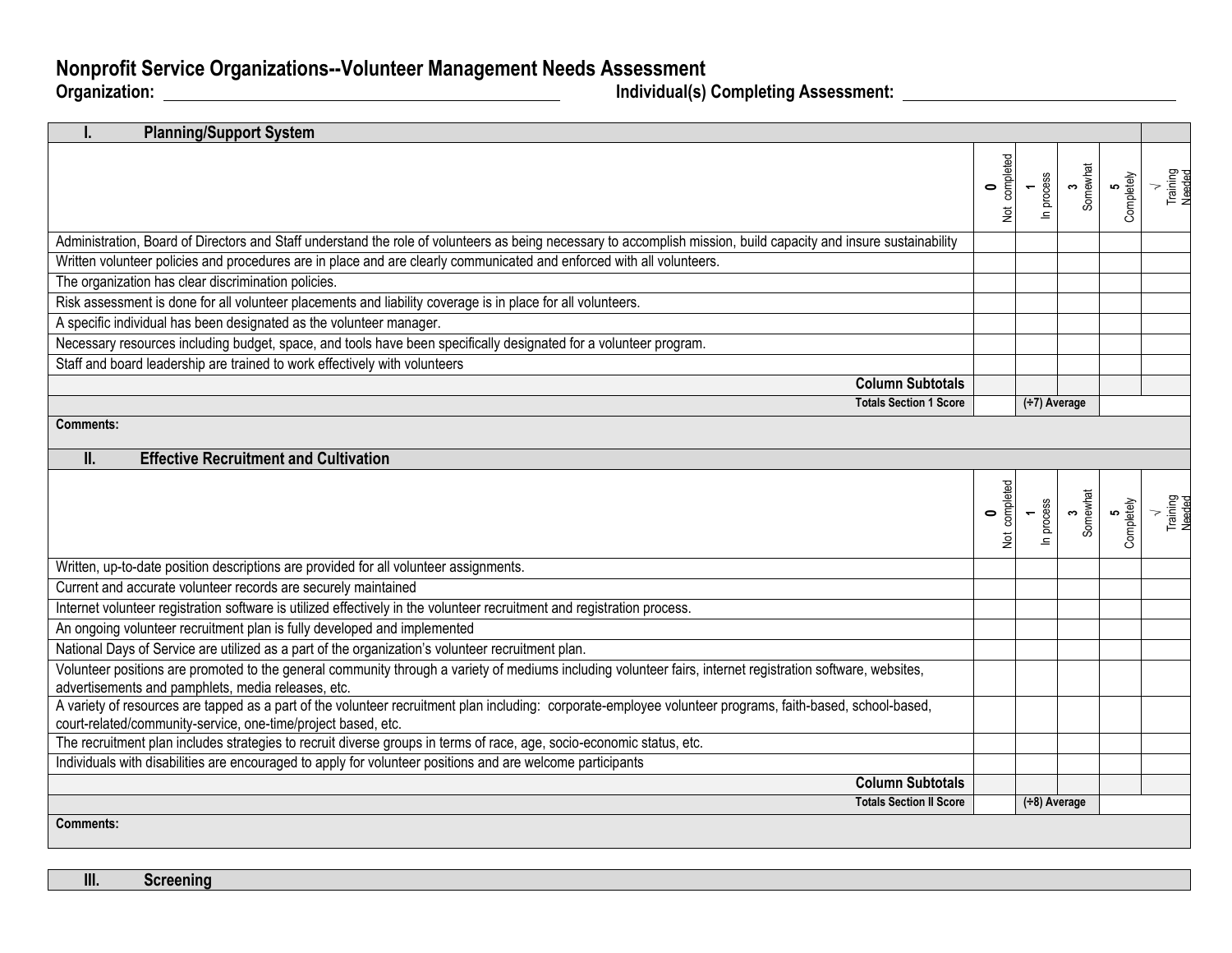|                                                                                                                                                                                                                                                                                         |                                 | Not completed | In process         | 3<br>Somewhat | 5<br>Completely | Training<br>Needed |
|-----------------------------------------------------------------------------------------------------------------------------------------------------------------------------------------------------------------------------------------------------------------------------------------|---------------------------------|---------------|--------------------|---------------|-----------------|--------------------|
| A volunteer application is utilized as a part of the screening process.                                                                                                                                                                                                                 |                                 |               |                    |               |                 |                    |
| An interview is held with each prospective volunteer to determine qualifications, expectations, and a mutually acceptable assignment.                                                                                                                                                   |                                 |               |                    |               |                 |                    |
| There is a process of follow up for each volunteer applicant.                                                                                                                                                                                                                           |                                 |               |                    |               |                 |                    |
| All legal screening requirements are implemented for all relevant volunteer positions including background checks and health screens                                                                                                                                                    |                                 |               |                    |               |                 |                    |
| The organization provides a variety of opportunities(in example: virtual volunteering, episodic/one-time opportunities, group opportunities, etc.) or is willing to<br>flex opportunities to meet a variety of volunteer needs and interests in terms of time, location, and interests. |                                 |               |                    |               |                 |                    |
| Volunteers who do not meet the written criteria including reference checks and other screening processes are turned down.                                                                                                                                                               |                                 |               |                    |               |                 |                    |
|                                                                                                                                                                                                                                                                                         | <b>Column Subtotals</b>         |               |                    |               |                 |                    |
|                                                                                                                                                                                                                                                                                         | <b>Totals Section III Score</b> |               | $(\div 6)$ Average |               |                 |                    |
| <b>Comments:</b>                                                                                                                                                                                                                                                                        |                                 |               |                    |               |                 |                    |
| IV.<br><b>Volunteer Support</b>                                                                                                                                                                                                                                                         |                                 |               |                    |               |                 |                    |
|                                                                                                                                                                                                                                                                                         |                                 | Not completed | In process         | 3<br>Somewhat | 5<br>Completely | Training<br>Needed |
| The organization has a communication plan that includes volunteers and utilizes a variety of methods including email, newsletters, website, and phone                                                                                                                                   |                                 |               |                    |               |                 |                    |
| All volunteers report to a designated volunteer manager or supervisor.                                                                                                                                                                                                                  |                                 |               |                    |               |                 |                    |
| The organization consistently distributes an up-to-date written handbook to all volunteers.                                                                                                                                                                                             |                                 |               |                    |               |                 |                    |
| The organization provides formal or informal training for all volunteers including on-time/episodic volunteers.                                                                                                                                                                         |                                 |               |                    |               |                 |                    |
| All volunteers receive an orientation that relates their work or project to the organizational mission.                                                                                                                                                                                 |                                 |               |                    |               |                 |                    |
| All volunteers are involved in an evaluation process that provides feedback regarding their performance AND encourages volunteer input.                                                                                                                                                 |                                 |               |                    |               |                 |                    |
| The organization implements policies that provide formal and informal recognition of volunteers' time commitment and contributions.                                                                                                                                                     |                                 |               |                    |               |                 |                    |
|                                                                                                                                                                                                                                                                                         | <b>Column Subtotals</b>         |               |                    |               |                 |                    |
| <b>Totals Section IV Score</b>                                                                                                                                                                                                                                                          |                                 |               | $(\div 7)$ Average |               |                 |                    |
| Comments:                                                                                                                                                                                                                                                                               |                                 |               |                    |               |                 |                    |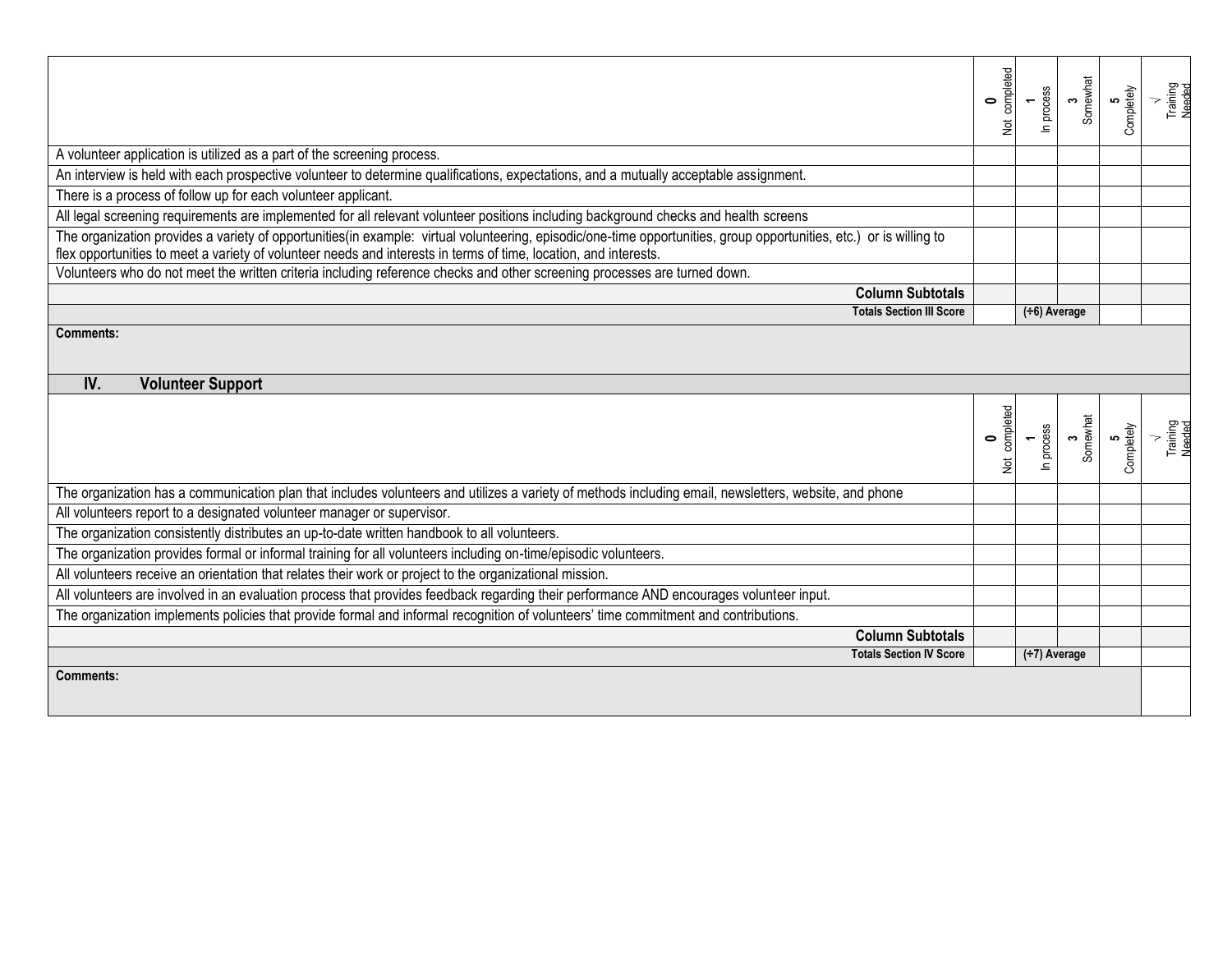| <b>Program Sustainability</b>                                                                                                                                                                                                                                                                        |                     |              |          |            |                    |
|------------------------------------------------------------------------------------------------------------------------------------------------------------------------------------------------------------------------------------------------------------------------------------------------------|---------------------|--------------|----------|------------|--------------------|
|                                                                                                                                                                                                                                                                                                      | completed<br>0<br>ğ | SS<br>proces | Somewhat | Completely | Training<br>Needed |
| Volunteers are used as skilled resources in roles other than Board members.                                                                                                                                                                                                                          |                     |              |          |            |                    |
| A method for documenting and verifying volunteer involvement is maintained through a system including volunteer sign in sheets and other methods<br>documenting numbers of volunteers mobilized, hours contributed, and resulting impact (i.e. clients served, cans collected, dollars raised, etc.) |                     |              |          |            |                    |
| Methods for evaluating volunteer satisfaction and retention rates are implemented.                                                                                                                                                                                                                   |                     |              |          |            |                    |
| Volunteers are encouraged to assume leadership roles for projects through team or project leader programs or other grassroots planning programs.                                                                                                                                                     |                     |              |          |            |                    |
| <b>Column Subtotals</b>                                                                                                                                                                                                                                                                              |                     |              |          |            |                    |
| <b>Totals Section V Score</b>                                                                                                                                                                                                                                                                        | $(-4)$ Average      |              |          |            |                    |
| <b>Comments:</b>                                                                                                                                                                                                                                                                                     |                     |              |          |            |                    |